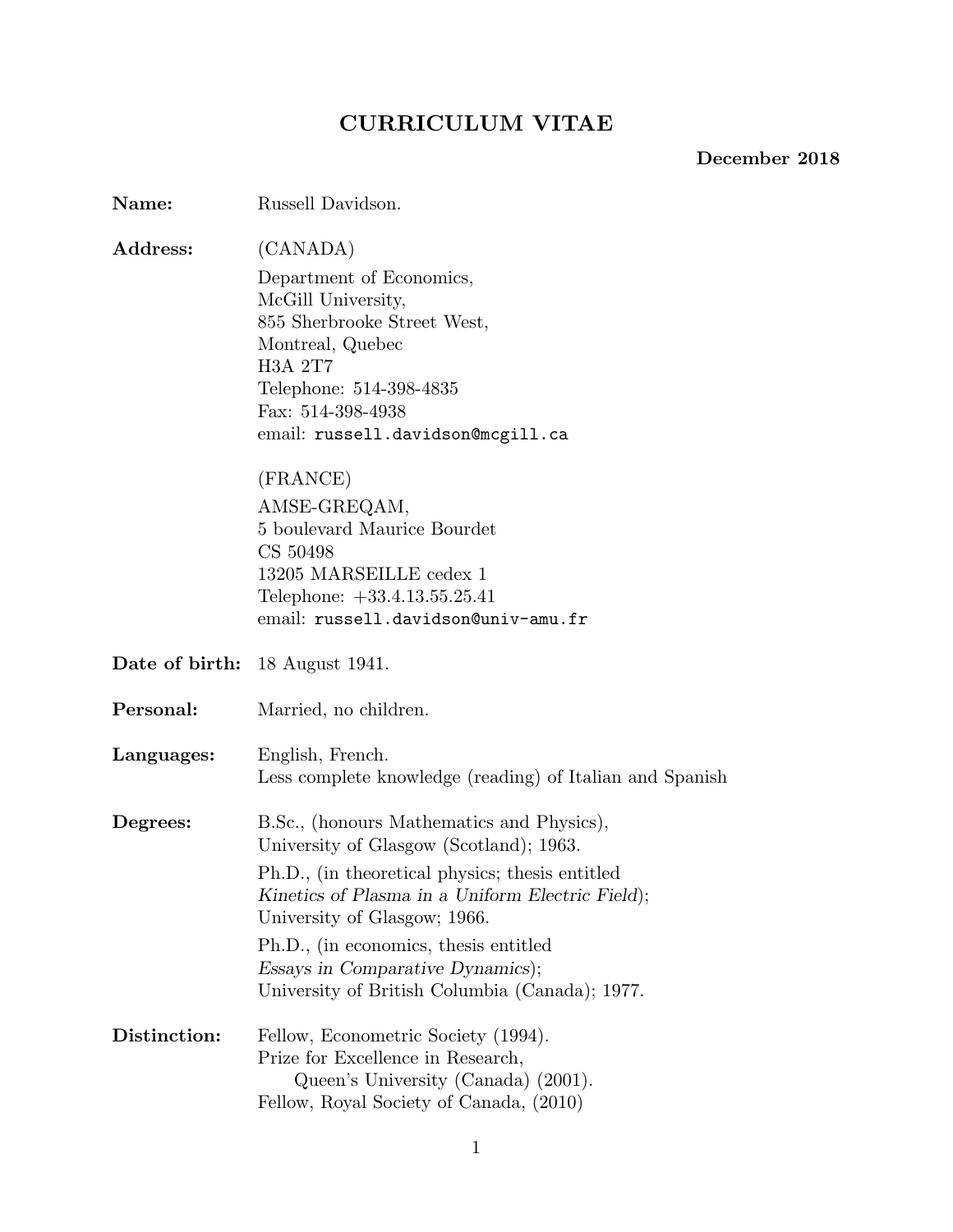Fellow, Canadian Economics Association, (2016) Award for Excellence in Research, McGill University (Canada) (2016). Mike McCracken Award for Economic Statistics (2016)

# **Academic Positions:**

Université Libre de Bruxelles, 1966-7. NATO Research Fellow, Director: I. Prigogine. University of Texas at Austin, 1967-70. Faculty Associate (physics). Université Libre de Bruxelles, 1970-1. FNRS (Belgium) Research Fellow (physics). University of British Columbia, 1972-4. Post-doctorate fellow (physics). University of British Columbia, 1975-7. Teaching Assistant (economics). Queen's University, 1977-2002. Assistant Professor, 1977-82. Associate Professor, 1982-85. Professor, 1985-2002. Université Laval, fall, 1981. Visiting professor. Université Catholique de Louvain – CORE, 1984-5. Maître de conférences. Université Libre de Bruxelles, 1985-6 Visiting Professor. Université d'Aix-Marseille II, 1987-2006 Professor. Université d'Aix-Marseille II, 2006-2013 Emeritus Professor. McGill University, 2002- Professor, Canada Research Chair in Economics.

### **Teaching experience:**

University of Texas at Austin (U.S.A) 1967-69.

Classical Mechanics (undergraduate), Statistical Mechanics (graduate).

Queen's University (Canada) 1977–2002

Principles of Economics (110), Intermediate Microeconomics (210), Intermediate Macroeconomics (220), Mathematical Economics (456), Microeconomic Theory (811), Mathematical Economics (857), Mathematical Economics (956), Econometrics (852), Econometrics (850), Econometrics (950)

Université Laval (Canada) 1981.

Econometrics (graduate), Methods of dynamic analysis (graduate).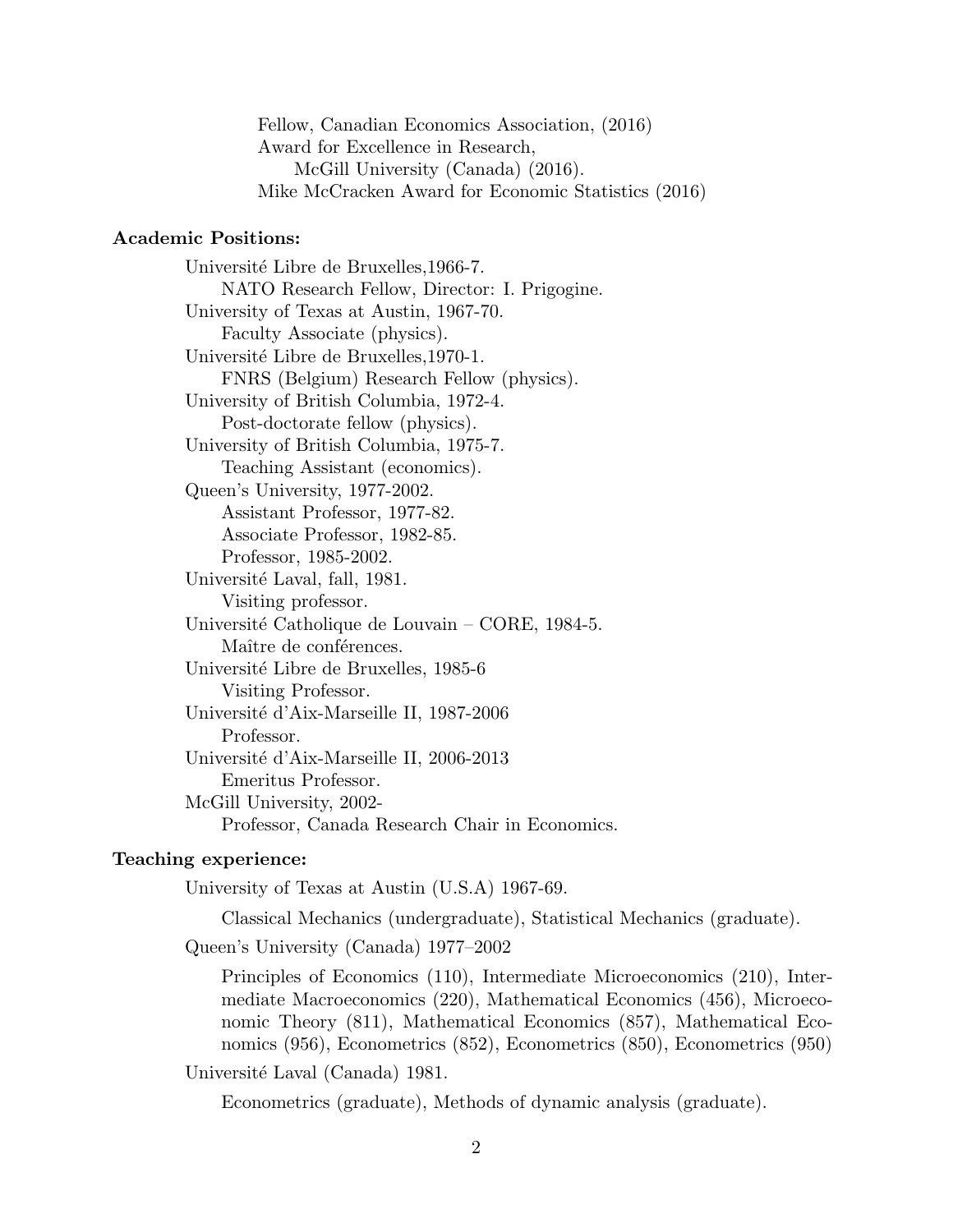Université Libre de Bruxelles (Belgium) 1985-86.

Mathematical Economics (undergraduate), Econometric estimation (undergraduate), Seminar in Econometrics (graduate), Econometric Models (graduate), Econometric Analysis (graduate).

Universit´e Aix-Marseille II (France) 1987-2006

Econometrics (3rd year undergraduate), Econometrics (4th year undergraduate), Econometrics (graduate).

McGill University (Canada) 2002-

Statistics (Hnours undergraduate), Econometrics (Honours undergraduate), Econometrics (graduate), Advanced econometrics (graduate), Models for Financial Economics (graduate).

#### **Administrative Responsibilities**

Président désigné, Société canadienne de science économique, 2011 Président, Société canadienne de science économique, 2011-12 Vice-President, Canadian Economics Association, 2012-13 President elect, Canadian Economics Association, 2013-14 President, Canadian Economics Association, 2014-15 Past President, Canadian Economics Association, 2015-16

## **Publications:**

(in theoretical physics)

- 1. Davidson, R. (1968). "Kinetics of Plasma in a Uniform Electric Field," *Physica*, **38**, 587-597.
- 2. Davidson, R. and J.J. Kozak (1970). "On the Relaxation to Quantum-Statistical Equilibrium of the Wigner-Weisskopf Atom in a One-Dimensional Radiation Field: A Study of Spontaneous Emission," *Journal of Mathematical Physics* **11**, 189-202.
- 3. Davidson, R. and J.J. Kozak (1970). "On the Relaxation to Quantum-Statistical Equilibrium of the Wigner-Weisskopf Atom in a One-Dimensional Radiation Field: Finite Systems," *Journal of Mathematical Physics* **11**, 1420-1436.
- 4. Davidson, R. and J. Rae (1970). "On the Nature of Irreversibility in Soluble Classical Systems," *Journal of Physics A* **3**, 128-136.
- 5. Davidson, R. and J.J. Kozak (1971). "On the Relaxation to Quantum-Statistical Equilibrium of the Wigner-Weisskopf Atom in a One-Dimensional Radiation Field: The Quantum-Mechanical Solution," *Journal of Mathematical Physics* **12**, 903-917.
- 6. Davidson, R. and J. Rae (1971). "Statistical-Mechanical Transformation Theory for Quantum Systems with Discrete Spectra," *Journal of Statistical Physics* **3**, 135-147.
- 7. Davidson, R. and J. Rae (1971). "One-Boson Lee Model and Statistical-Mechanical Transformation Theory," *Bulletin de l'Academie Royale de Belgique, Classe des Sciences LVII*, 325-337.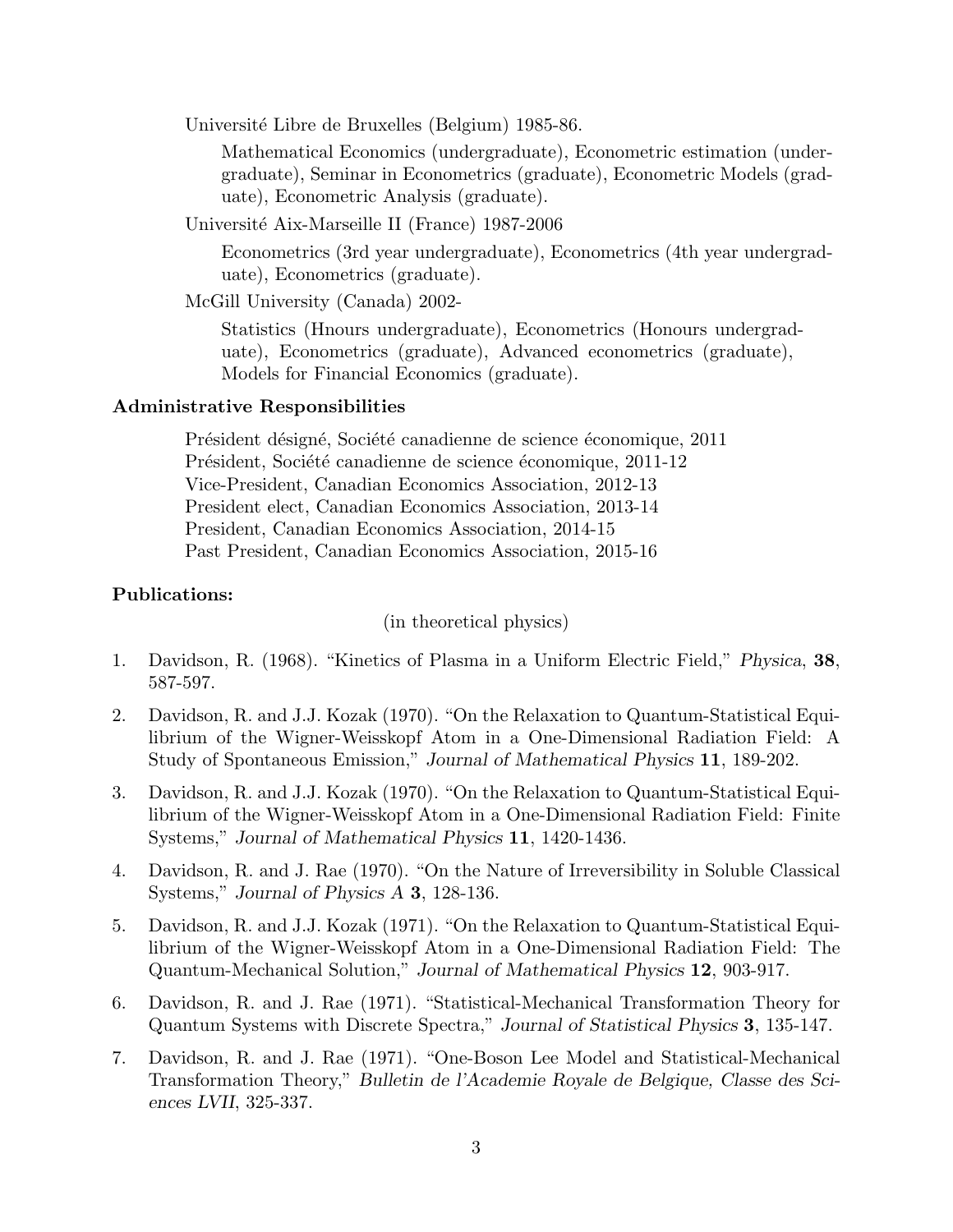- 8. Davidson, R., J. J. Kozak, and H. D. Kutz (1971). "Comparative Study of Spontaneous Emission and Spin-Lattice Relaxation at  $T = 0$ ," *Physical Review B* 4, 1471-1484.
- 9. Davidson, R. and J.J. Kozak (1973). "On the Relaxation to Quantum-Statistical Equilibrium of the Wigner-Weisskopf Atom in a One-Dimensional Radiation Field: Exact Solution for Finite Systems," *Journal of Mathematical Physics* **14**, 414-421.
- 10. Davidson, R. and J.J. Kozak (1973). "On the Relaxation to Quantum-Statistical Equilibrium of the Wigner-Weisskopf Atom in a One-Dimensional Radiation Field: Exact Solution for Infinite Systems," *Journal of Mathematical Physics* **14**, 423-431.
- 11. Davidson, R. and J. Rae (1973). "A Comparison of Two Transformation Theories of Classical Mechanics," *Journal of Mathematical Physics* **14**, 1706-1714.
- 12. Davidson, R., J. J. Kozak, and J. J.-Y. Yang (1974). "On the Relaxation to Quantum-Statistical Equilibrium of the Wigner-Weisskopf Atom in a One-Dimensional Radiation Field: Influence of the Coupling Function on the Dynamics," *Journal of Mathematical Physics* **15** 491-501.
- 13. Davidson, R. and J.J. Kozak (1975). "On the Relaxation to Quantum-Statistical Equilibrium of the Wigner-Weisskopf Atom in a One-Dimensional Radiation Field: Emission in a Finite System in the Presence of an Extra Photon," *Journal of Mathematical Physics* **16** 1013-1022.
- 14. Davidson, R. and J.J. Kozak (1976). "Exact Dynamics of a Model for a Three-Level Atom," *Journal of Mathematical Physics* **17**, 1692-1702.
- 15. Davidson, R. and J.J. Kozak (1978). "On the Relaxation to Quantum-Statistical Equilibrium of the Wigner-Weisskopf Atom in a One-Dimensional Radiation Field: Emission in an Infinite System in the Presence of an Extra Photon," *Journal of Mathematical Physics* **19**, 1074-1086.
- 16. Davidson, R. and J.J. Kozak (1983). "Exact Dynamics of a Model for a Three-Level Atom Interacting with a Continuous Spectrum," *Journal of Mathematical Physics* **24**, 1911-1922.
- 17. Davidson, R. and J.J. Kozak (1985). "Exact Calculation of the Lineshape and the Scattering Operator for a Model of a Two-Level Atom Interacting with a Continuous Spectrum of Radiation," *Journal of Mathematical Physics* **26**, 556-565.
- 18. Davidson, R., R. A. Garza-López, J. J. Kozak, and J. K. Rudra (1990). "Kinetic Changes Arising from Surface Defects and Inhomogeneities," *Journal of Physical Chemistry*, **94**, 8315-8322.
- 19. Davidson, R. and J.J. Kozak (1994). "Kinetic Transitions in Diffusion-Reaction Space," *Journal of Chemical Physics*, **101**, 6101-6110.
- 20. Davidson, R. and J.J. Kozak (1998). "A Stochastic Approach to the Study of Atomistic Processes in the Early Stages of Thin-Film Growth," *Journal of Physical Chemistry B*, **102**, 7393-7399.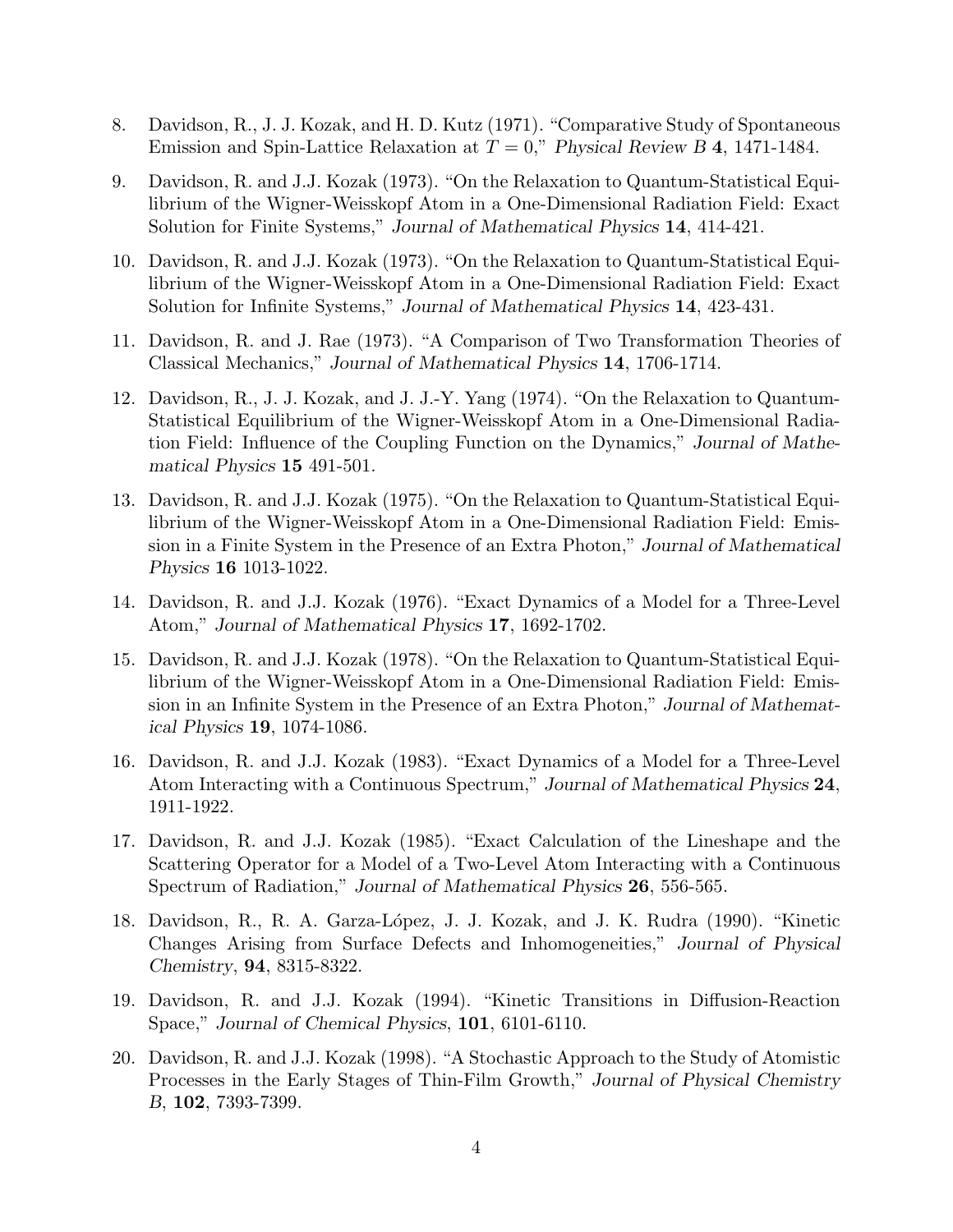21. Davidson, R. and J.J. Kozak (1998). "A Stochastic Approach to the Study of Atomistic Processes in the Early Stages of Thin-Film Growth. 2. Island Formation," *Journal of Physical Chemistry B*, **102**, 7400-7405.

(in economics)

- 1. Blackorby, C., R. Davidson, and D. Donaldson (1977). "A Homiletic Exposition of the Expected Utility Hypothesis," *Economica* **44**, 351-358.
- 2. Davidson, R. and J. G. MacKinnon (1980). "On a Simple Procedure for Testing Nonnested Regression Models," *Economics Letters* **5**, 45-48.
- 3. Davidson, R. and J. G. MacKinnon (1980). "Estimating the Covariance Matrix for Regression Models with *AR*(1) Errors and Lagged Dependent Variables," *Economics Letters* **8**, 119-123.
- 4. Davidson, R. and R. G. Harris (1981). "Non-Convexities in Continuous-Time Investment Theory," *Review of Economic Studies* **48**, 235-253.
- 5. Davidson, R. and J. G. MacKinnon (1981). "Several Tests for Model Specification in the Presence of Alternative Hypotheses," *Econometrica* **49**, 781-793.
- 6. Archibald, G. C. and R. Davidson (1981). "On the Intertemporal Incidence of Externalities," *Economica* **48**, 267-277.
- 7. Davidson, R. and J. G. MacKinnon (1981). "Efficient Estimation of Tail-Area Probabilities in Sampling Experiments," *Economics Letters* **8**, 73-77.
- 8. Davidson, R. and J. G. MacKinnon (1982). "Some Non-nested Hypothesis Tests and the Relations among Them," *Review of Economic Studies* **49**, 551-565.
- 9. Davidson, R. (1982). "Economic Dynamics," in *Self-Organization and Dissipative Structures*, Allen and Schieve, eds, University of Texas Press, Austin Texas.
- 10. Arnott, R. J., R. Davidson, and D. Pines (1983). "Housing Quality, Maintenance, and Rehabilitation," *Review of Economic Studies*, **50,** 467-494.
- 11. Beach, C. and R. Davidson (1983). "Distribution-Free Statistical Inference with Lorenz Curves and Income Shares," *Review of Economic Studies* **50**,723-735.
- 12. Davidson, R. and J. G. MacKinnon (1983). "Inflation and the Savings Rate," *Applied Economics* **15**, 731-743.
- 13. Davidson, R. and J. G. MacKinnon (1983). "Small-Sample Properties of Alternative Forms of the Lagrange Multiplier Test," *Economics Letters* **12**, 269-275.
- 14. MacKinnon, J. G., H. White, and R. Davidson, (1983). "Tests for Model Specification in the Presence of Alternative Hypotheses: Some Further Results," *Journal of Econometrics* **21**, 53-70.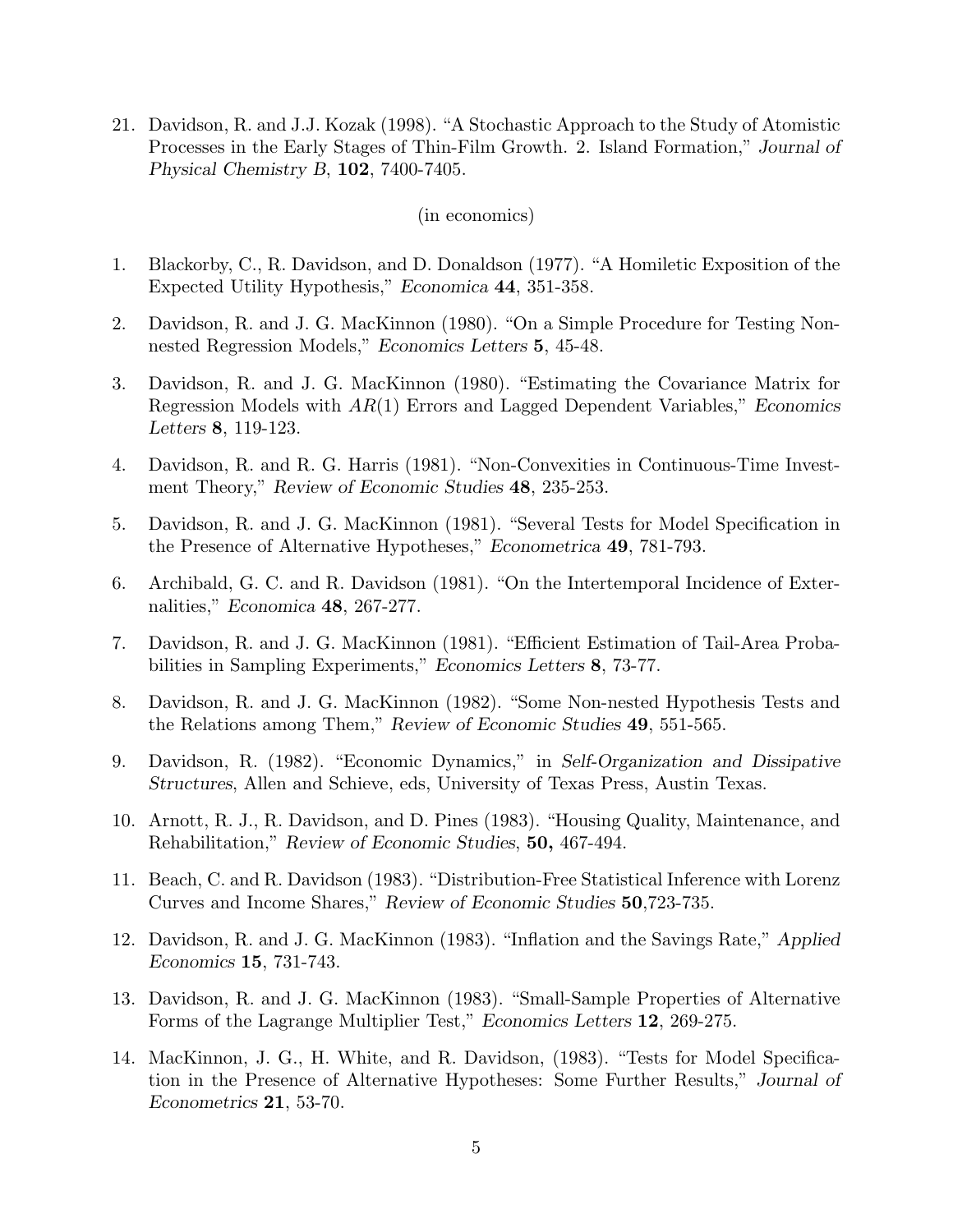- 15. Davidson, R. and J. G. MacKinnon (1983). "Testing the Specification of Multivariate Models in the Presence of Alternative Hypotheses," *Journal of Econometrics* **23**, 301- 313.
- 16. Davidson, R. and J. G. MacKinnon (1984). "Model Specification Tests Based on Artificial Linear Regressions," *International Economic Review* **25**, 485-502.
- 17. Davidson, R. and J. G. MacKinnon (1984). "Convenient Specification Tests for Logit and Probit Models," *Journal of Econometrics* **25**, 241-262.
- 18. Arnott, R. J., R. Davidson, and D. Pines (1984). "Unanticipated Shocks and the Maintenance and Replacement of Durable Goods," *Journal of Economic Dynamics and Control* **8**, 99-115.
- 19. Davidson, R. and J. G. MacKinnon (1985). "The Interpretation of Test Statistics," *Canadian Journal of Economics* **18**, 38-57.
- 20. Davidson, R. and J. G. MacKinnon (1985). "Testing Linear and Loglinear Restrictions against Box-Cox Alternatives," *Canadian Journal of Economics* **18**, 499-517.
- 21. Davidson, R., J. G. MacKinnon, and L. G. Godfrey (1985). "A Simplified Version of the Differencing Test," *International Economic Review* **26**, 639-647.
- 22. Davidson, R. and J. G. MacKinnon (1985). "Heteroskedasticity-Robust Tests in Regression Directions," *Annales de l'INSEE* **59/60**, 183-218.
- 23. Arnott, R. J., R. Davidson, and D. Pines (1986). "Spatial Aspects of Housing Quality, Quantity, and Maintenance," *Journal of Urban Economics* **19**, 190-217.
- 24. Davidson, R. and J. G. MacKinnon (1987). "Implicit Alternatives and the Local Power of Test Statistics," *Econometrica* **55**, 1305-1329.
- 25. Davidson, R. and J. G. MacKinnon (1988). "Double-Length Artificial Regressions," *Oxford Bulletin of Economics and Statistics* **50**, 203-217.
- 26. Davidson, R., M. Dewatripont, V. Ginsburgh, and M. Labbé (1989). "On the Welfare Effects of Anti-Discrimination Regulations in the EC Car Market," *International Journal of Industrial Organization* **7**, 205-230.
- 27. Davidson, R. and J. G. MacKinnon (1989). "Testing for Consistency using Artificial Regressions," *Econometric Theory* **5**, 363-384.
- 28. Davidson, R. and J. G. MacKinnon (1990). "Specification Tests Based on Artificial Regressions," *Journal of the American Statistical Association* **85**, 220-227.
- 29. Davidson, R. and J. G. MacKinnon (1990). "Testing the Specification of Econometric Models in Regression and Non-Regression Directions," in *Telecommunications Demand Modelling* eds A. de Fontenay, M.H. Shugard, D.S. Sibley, North Holland, pp 221-240.
- 30. Blackorby, C., R. Davidson, and W. Schworm (1990). "Use and Misuse of Single-Consumer Results in a Multi-Consumer Economy: the Optimality of Proportional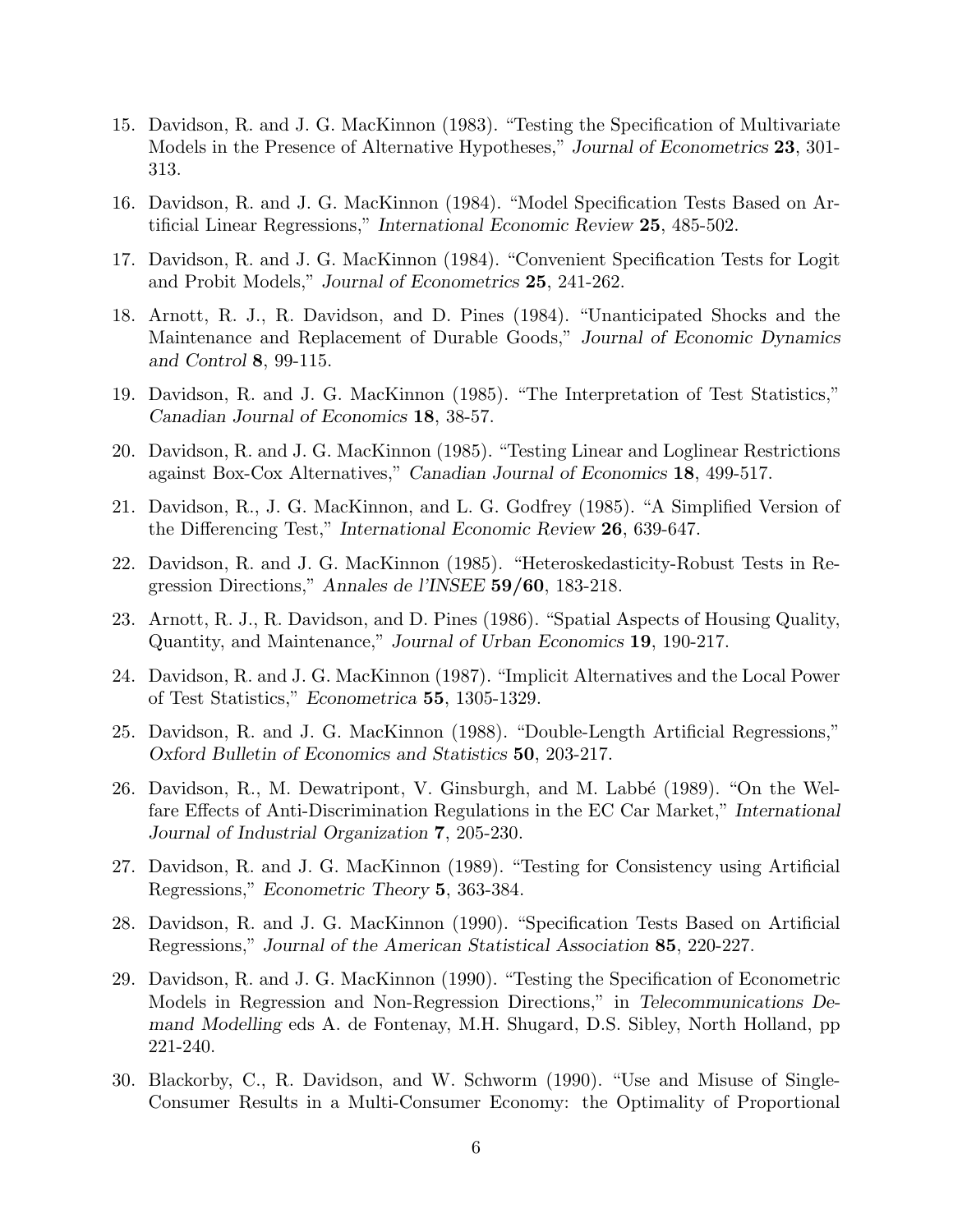Commodity Taxation," in *Measurement and Modelling in Economics* eds W.M. Gorman and G. Myles, North Holland, pp 425-454.

- 31. Davidson, R. and J. G. MacKinnon (1991). "Artificial Regressions and  $C(\alpha)$  Tests," *Economics Letters*, **35**, 149-153.
- 32. Blackorby, C., R. Davidson, and W. Schworm (1991). "Implicit Separability: Characterization and Implications for Consumer Demand," *Journal of Economic Theory* **55**, 364-399.
- 33. Blackorby, C., R. Davidson, and W. Schworm (1991). "The Validity of Piecemeal Second-Best Policy," *Journal of Public Economics* **46**, 267-290.
- 34. Davidson, R. and J. G. MacKinnon (1992). "A New Form of the Information Matrix Test," *Econometrica* **60**, 145-157.
- 35. Davidson, R. and J. G. MacKinnon (1992). "Regression-Based Methods for Using Control and Antithetic Variates in Monte Carlo Experiments," *Journal of Econometrics*, **54**, 203-222.
- 36. Davidson, R., V. Dorfner, L.-A. Gérard-Varet, and D. Laussel (1992). "Les marchés de l'agro-industrie en Europe et la Politique Agricole Commune," *Cahiers d'Economie ´ et Sociologie Rurales* **22**, 53-64.
- 37. Blackorby, C., R. Davidson, and W. Schworm (1993). "Economies with a Two-Sector Representation," *Economic Theory*, **3**, 717-734.
- 38. Davidson, R. and J.-Y. Duclos (1997). "Statistical Inference for Measurement of the Incidence of Taxes and Transfers," *Econometrica*, **65**, 1453-1465.
- 39. Davidson, R., W. Labys, and J.-B. Lesourd (1998). "Wavelet Analysis of Commodity Price Behaviour," *Computational Economics*, **11**, 103-128.
- 40. Davidson, R. and J. G. MacKinnon (1998). "Graphical Methods for Investigating the Size and Power of Hypothesis Tests," *The Manchester School*, **66**, 1-26.
- 41. Ado, I., and R. Davidson (1999). "Le Rôle de l'Économétrie," in *Traité de Philosophie Economique*, eds A. Leroux et A. Marciano, De Boeck, Paris, pp 319-333.
- 42. Davidson, R. and J. G. MacKinnon (1999). "Bootstrap testing in Nonlinear Models," *International Economic Review*, **40**, 487–508.
- 43. Arnott, R. J., R. Braid, R. Davidson, and D. Pines (1999). "A General Equilibrium Spatial Model of Housing Quality and Quantity," *Regional Science and Urban Economics*, **29**, 283-316.
- 44. Davidson, R. and J. G. MacKinnon (1999). "The Size Distortion of Bootstrap Tests," *Econometric Theory*, **15**, 361-376.
- 45. Davidson, R. and J. G. MacKinnon (2000). "Bootstrap Tests: How Many Bootstraps," *Econometric Reviews*, **19**, 55-68.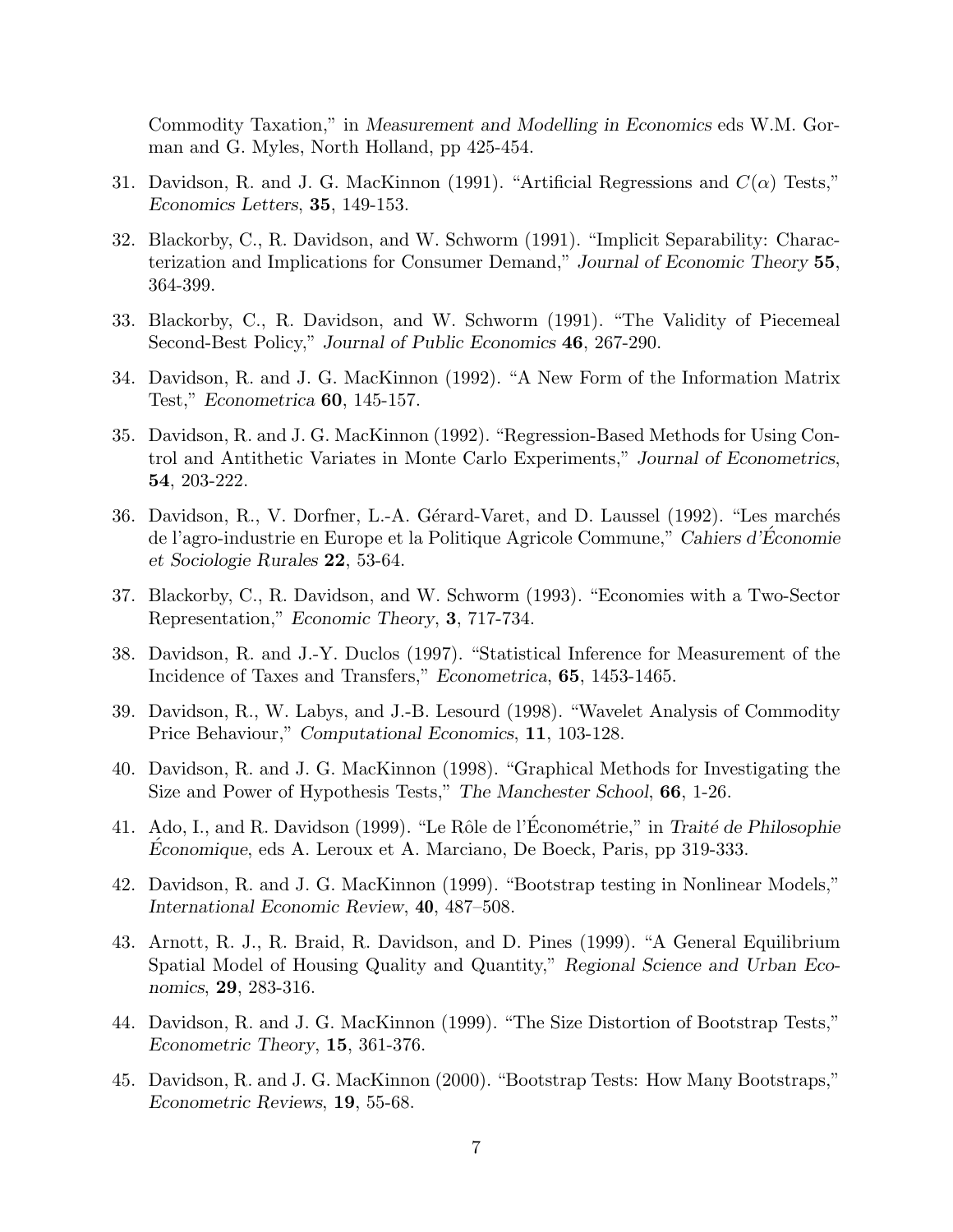- 46. Davidson, R. and J.-Y. Duclos (2000). "Statistical Inference for Stochastic Dominance and for the Measurement of Poverty and Inequality," *Econometrica*, **68**, 1435-1464.
- 47. Davidson, R. (2000). "Comment on *Recent Developments in Bootstrapping Time Series*, by Berkowitz and Kilian," *Econometric Reviews*, **19**, 49-54.
- 48. Davidson, R. (2000). "Efficiency and Robustness in a Geometrical Perspective," in *Applications of Differential Geometry to Econometrics*, eds. P. Marriott and M. Salmon, Cambridge, pp 151-183.
- 49. Davidson, R. and J. G. MacKinnon (2001). "Artificial Regressions," in *A Companion to Theoretical Econometrics*, ed. B. H. Baltagi, Blackwell, Oxford, pp 16-37.
- 50. Davidson, R. and J. G. MacKinnon (2001). "Bootstrap *J* Tests of Nonnested Linear Regression Models," *Journal of Econometrics*, **109**, 167-193.
- 51. Davidson, R. and J. G. MacKinnon (2002). "Fast Double Bootstrap Tests of Nonnested Linear Regression Models", *Econometric Reviews*, **21**, 419-429.
- 52. Gasiorek, M., R. Davidson, S. Davies, B. Lyons, D. Ulph, R. Vaughan, and A. Winters (2004). "The Impact of a Single Currency in Europe on Product Markets: Theory and Evidence", in *European Integration and the Functioning of Product Markets*, eds A. Dierx, F. Ilzkovitz, and K. Sekkat, Edward Elgar.
- 53. Davidson, R. and J. G. MacKinnon (2006). "The Power of Asymptotic and Bootstrap Tests", *Journal of Econometrics*, **133**, 421–441.
- 54. Davidson, R. and J. G. MacKinnon (2006). "Bootstrap Methods in Econometrics", Chapter 23 of *Palgrave Handbook of Econometrics*, Volume 1, *Econometric Theory*, eds T. C. Mills and K. Patterson, Palgrave-Macmillan, London.
- 55. Davidson, R. and J. G. MacKinnon (2006). "The Case against JIVE", *Journal of Applied Econometrics*, **6**, 827–833.
- 56. Davidson, R. and J. G. MacKinnon (2007). "Improving the Reliability of Bootstrap Tests with the Fast Double Bootstrap," *Computational Statistics and Data Analysis*, **51**, 3259–3281.
- 57. Davidson, R. and E. Flachaire (2007). "Asymptotic and Bootstrap Inference for Inequality and Poverty Measures", *Journal of Econometrics*, **141**, 141–166.
- 58. Davidson, R. and J. G. MacKinnon (2007). "Moments of IV and JIVE Estimators", *Econometrics Journal*, **10**, 541–553.
- 59. Davidson, R. (2007). "Bootstrapping Econometric Models", *Quantile*, **3**, 13–36 (in Russian).
- 60. Davidson, R. and J. G. MacKinnon (2008). "Bootstrap Inference in a Linear Equation Estimated by Instrumental Variables", *Econometrics Journal*, **11**, 443–477.
- 61. Davidson, R. and E. Flachaire (2008). "The Wild Bootstrap, Tamed at Last", *Journal of Econometrics*, **146**, 162–169.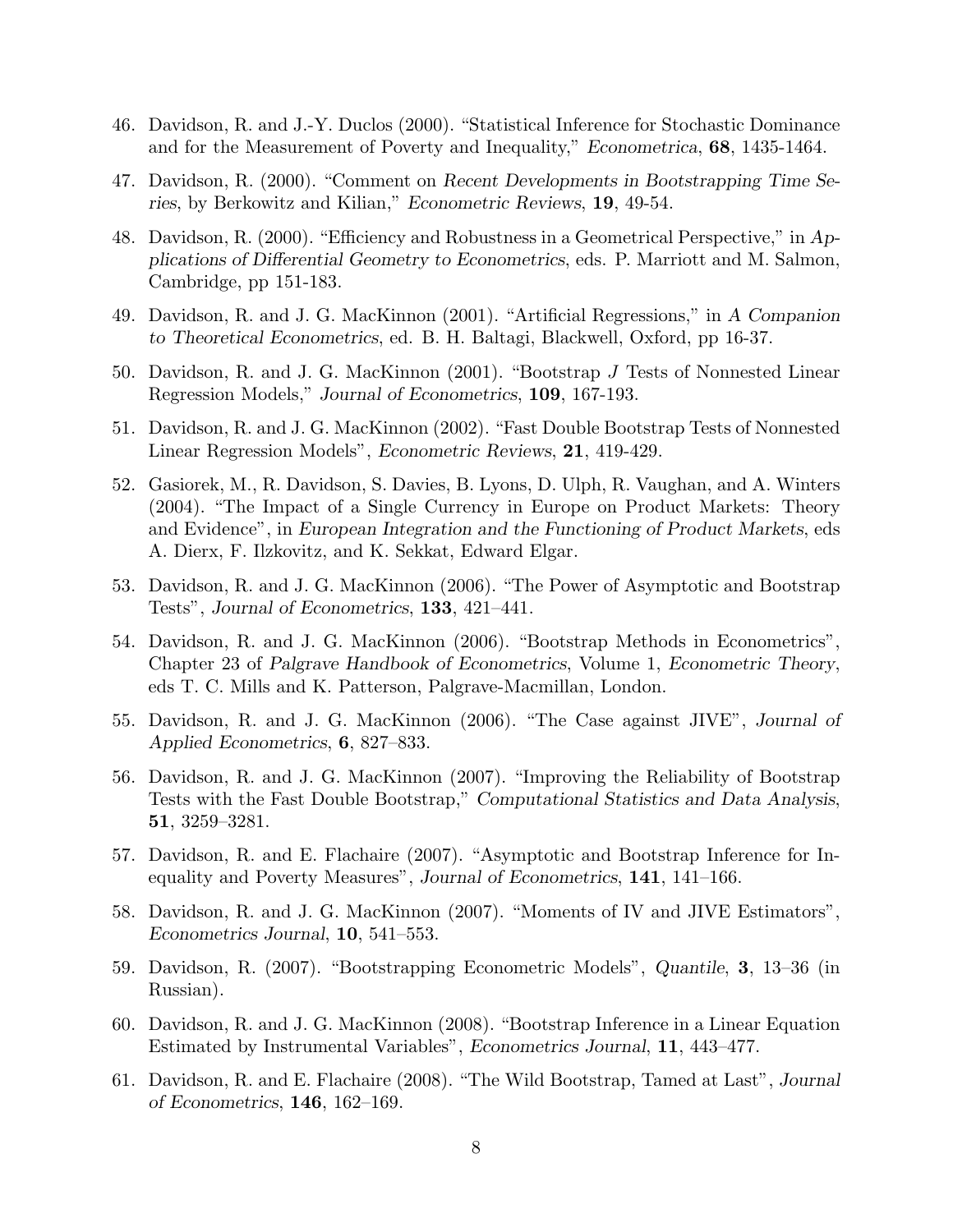- 62. Davidson, R. (2008). "Exploring the Bootstrap Discrepancy", COMPSTAT 2008 *Proceedings in Computational Statistics*, ed. Paula Brito, 131–142, Physica-Verlag.
- 63. Davidson, R. (2009). "Reliable Inference for the Gini Index", *Journal of Econometrics*, **150**, 30–40.
- 64. Davidson, R. (2009). "Testing for Restricted Stochastic Dominance: Some Further Results", *Review of Economic Analysis*, **1**, 34–59.
- 65. Davidson, R. and J. G. MacKinnon (2010). "Wild bootstrap tests for IV regression", *Journal of Business and Economic Statistics*, **28**, 128–144.
- 66. Davidson, R. (2010). "Size Distortion of Bootstrap Tests: Application to a Unit Root Test", *Review of Economic Analysis*, **2**, 169–193.
- 67. Davidson, R. (2010). "An Agnostic Look at Bayesian Statistics and Econometrics", *Review of Economic Analysis*, **2**, 153–168.
- 68. Davidson, R. (2010). "Innis Lecture: Inference on Income Distributions", *Canadian Journal of Economics*, **43**, 1122–1148.
- 69. Davidson, R. (2012). "Statistical Inference in the Presence of Heavy Tails", *Econometrics Journal*, **15**, C31–C53.
- 70. Davidson, R. and J.-Y. Duclos (2013). "Testing for Restricted Stochastic Dominance", *Econometric Reviews*, **32**, 84–125.
- 71. Davidson, R. and J. G. MacKinnon (2013). "Bootstrap Confidence Sets with Weak Instruments", *Econometric Reviews*, **33**, 651–675, DOI: 10.1080/07474938.2013.825177.
- 72. Davidson, R. (2013). "Time and Causality", *Annales d'Économie et de Statistique*, **109/110**, 7–22.
- 73. Davidson, R. and J. G. MacKinnon (2014). "Confidence Sets Based on Inverting Anderson-Rubin Tests", *Econometrics Journal*, **17(2)**, S39-S58.
- 74. Cowell, F. A., R. Davidson, and E. Flachaire (2015). "Goodness of Fit: an Axiomatic Approach", *Journal of Business and Economic Statistics*, **33(1)**, 54–67.
- 75. Davidson, R. and A. Cornea (2015). "A Parametric Bootstrap for Heavy Tailed Distributions", *Econometric Theory*, **31**, 449–70.
- 76. Allen, A., S. Burgess, R. Davidson, and F. Windmeijer (2015). "More Reliable Inference for the Dissimilarity Index of Segregation", *Econometrics Journal*, **18**, 40–66; doi: 10.1111/ectj.12039
- 77. Davidson, R. and J. G. MacKinnon (2015). "Bootstrap Tests for Overidentification in Linear Regression Models", *Econometrics*, **3**, 825–63, doi:10.3390/econometrics3040825
- 78. Davidson, R. (2016). "Computing, the Bootstrap, and Economics", Presidential address to the Canadian Economics Association, *Canadian Journal of Economics*, **48**, 1195–1214.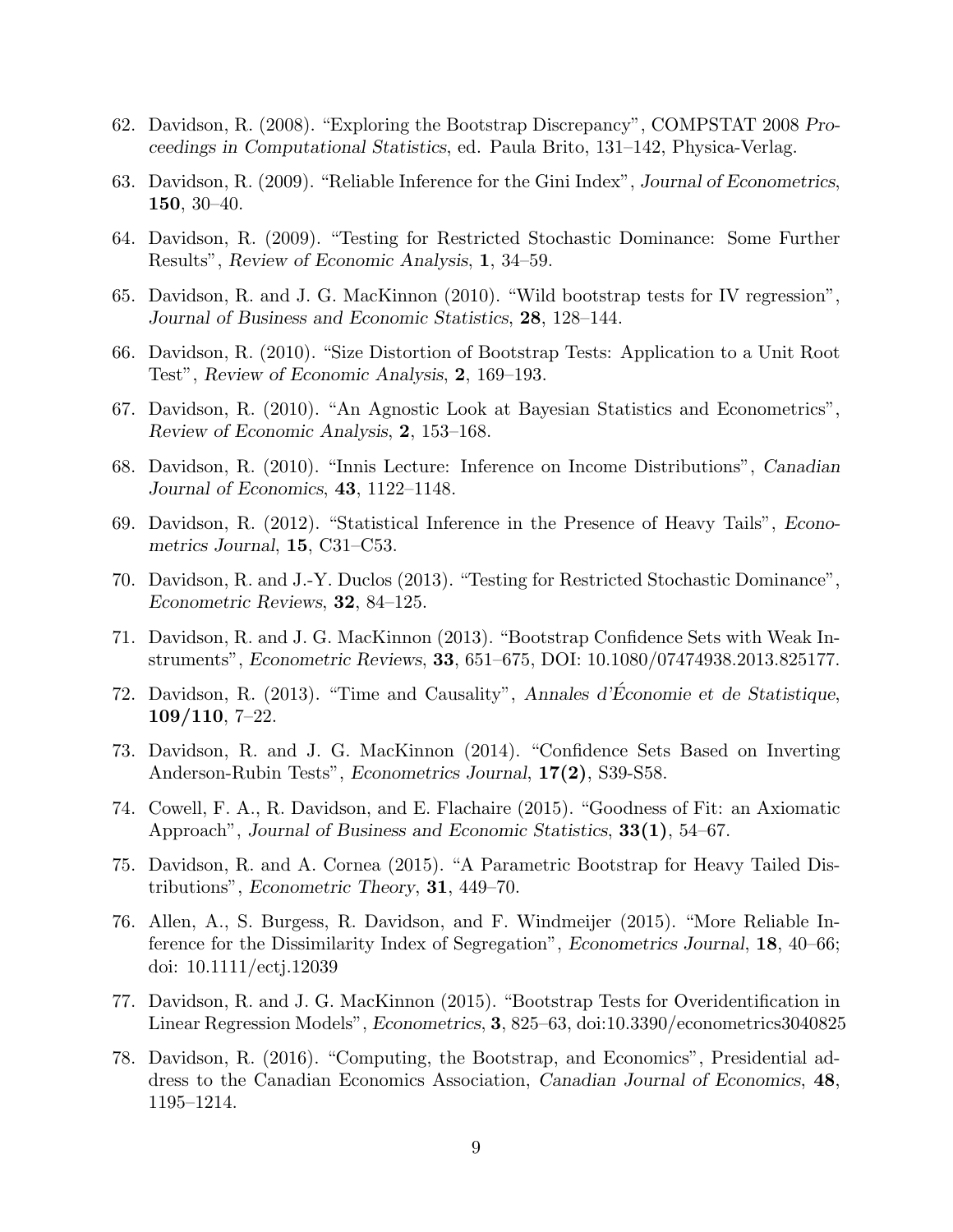- 79. Davidson, R. (2017). "A Discrete Model for Bootstrap Iteration", *Journal of Econometrics*, **201**, 228–236, doi: 10.1016/j.jeconom.2017.08.005
- 80. Davidson, R. (2017). "Diagnostics for the Bootstrap and Fast Double Bootstrap", *Econometric Reviews*, **36**, 1021–1038, doi:10.1080/07474938.2017.1307918
- 81. Davidson, R. and V. Zinde-Walsh (2018). "Advances in Specification Testing", *Canadian Journal of Economics*, doi:10.1111/caje.12309
- 82. Davidson, R. (2018). "Statistical Inference on the Canadian Middle Class", *Econometrics*, 6(1), 14; https://doi.org/10.3390/econometrics6010014
- 83. Ben Maatoug, A., R. Lamouchi, R. Davidson, and I. Fatnassi (2018). "Modelling Foreign Exchange Realized Volatility Using High Frequency Data: Long Memory versus Structural Breaks", *Journal of Economic Modelling and Econometrics*, **10**, 1–25.

# **Books:**

*Estimation and Inference in Econometrics*, with J.G. MacKinnon, Oxford University Press, New York (1993).

*Econometric Theory and Methods*, with J.G. MacKinnon, Oxford University Press, New York (2004).

#### **Other Publications:**

Entry on "Stochastic Dominance" in *New Palgrave Dictionary of Economics*, 2nd edition, eds L. Blume and S. N. Durlauf (2006).

Entry on "Chow Test", in Darity, William A., Jr. *International Encyclopedia of the Social Sciences*, 2nd edition. 9 vols. Detroit: Macmillan Reference USA, 2008.

# **Other papers, including work in progress:**

- 1. Davidson, R. (1990). "The Geometry of the Wald Test," Queen's Institute of Economic Research, DP  $\#800$ .
- 2. Davidson, R. (2000). "Bootstrap Confidence Intervals Based on Inverting Hypothesis Tests," Document de travail, GREQAM #00A09.
- 3. Davidson, R. and M. Trokić (2016). "The Fast Iterated Bootstrap", Working Paper, McGill University.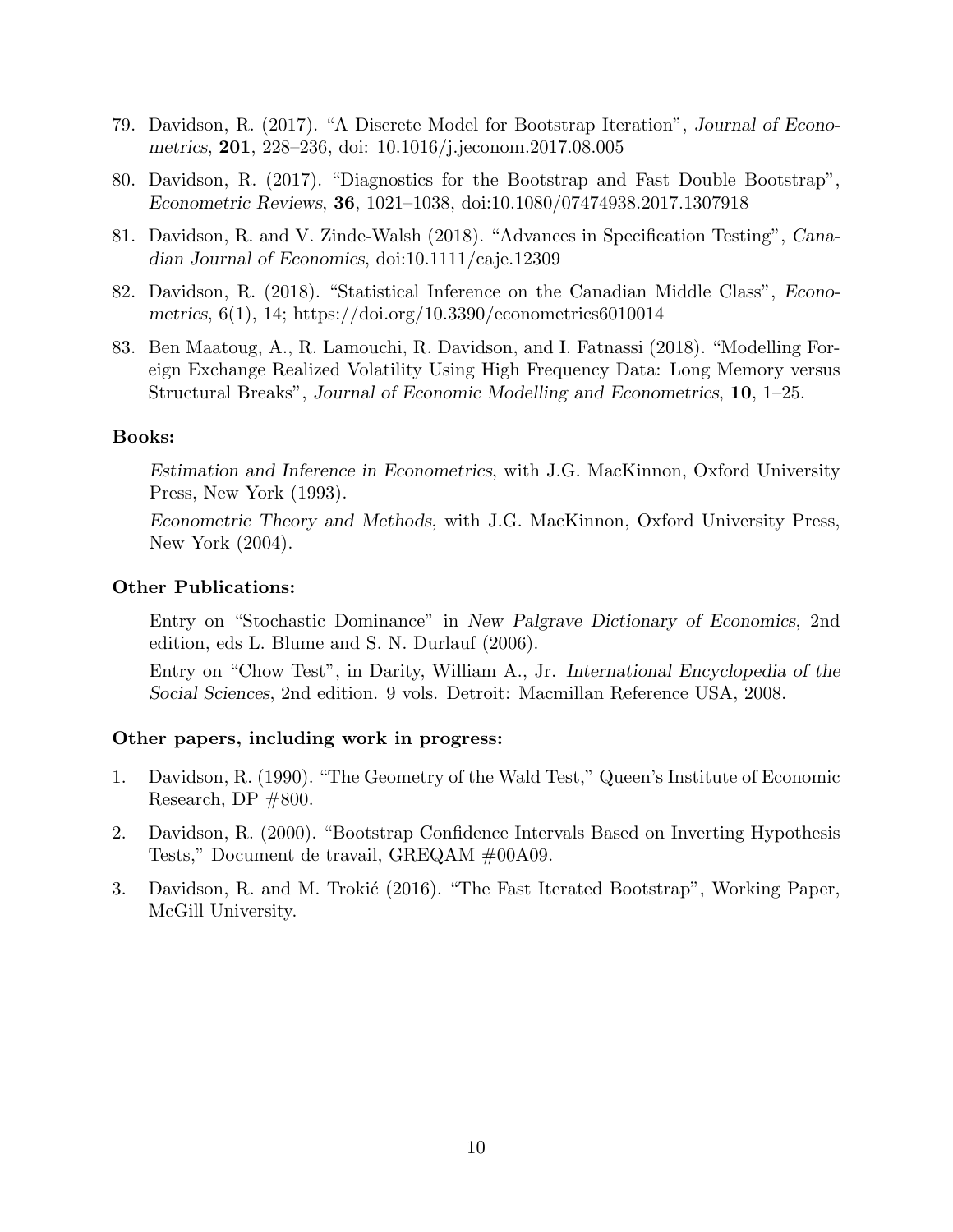### **Participation at Conferences:**

Econometric Society:

World Congress, Aix-en-Provence, 1980 ESEM, Dublin, 1982 ESEM, Pisa, 1983 North American Winter Meeting, San Francisco, 1983 ESEM, Madrid, 1984 Summer Meeting, Paris, 1985 World Congress, Boston, 1985 ESEM, Budapest, 1986 ESEM, Bologna, 1988 Member, Program Committee, Econometrics World Congress, Barcelona, 1990 ESEM, Brussels, 1992 ESEM, Maastricht, 1994 Member, Program Committee, Econometrics World Congress, Tokyo, 1995 Member, Program Committee, Econometrics ESEM, Istanbul, 1996 Member, Program Committee, Econometrics

ESEM, Toulouse, 1997 Member, Program Committee, Econometrics

Canadian Economic Theory Conference: Québec, 1979 Vancouver, 1980

Canadian Economics Association: Montréal, 1980 Vancouver, 1983 Montréal, 2006 Halifax, 2007 Vancouver, 2008 Toronto, 2009 Québec, 2010

Société Canadienne de Science Économique: Sherbrooke (Québec), 2011 Mont Tremblant (Québec), 2012

ESEM, Berlin, 1998 Member, Program Committee, Econometrics ESEM, Santiago de Compostela, 1999 Member, Program Committee, Econometrics ESEM, Lausanne, 2001 Member, Program Committee, Econometrics ESEM, Stockholm, 2003 Member, Program Committee, Econometrics Latin American Meeting, Panama City, 2003 Invited speaker ESEM, Madrid, 2004 Member, Program Committee, Econometrics World Congress, London, 2005 ESEM, Vienna, 2006 Member, Program Committee, Econometrics LAMES, Bogotá, 2007 Member, Program Committee, Econometrics World Congress, Montreal, 2015 Member, Local Organising Committee

Edmonton, 1982

Ottawa, 2011 Calgary, 2012 Montréal, 2013 Vancouver, 2014 Toronto, 2015 Ottawa, 2016 Antigonish, 2017

Québec, 2013 Montréal, 2015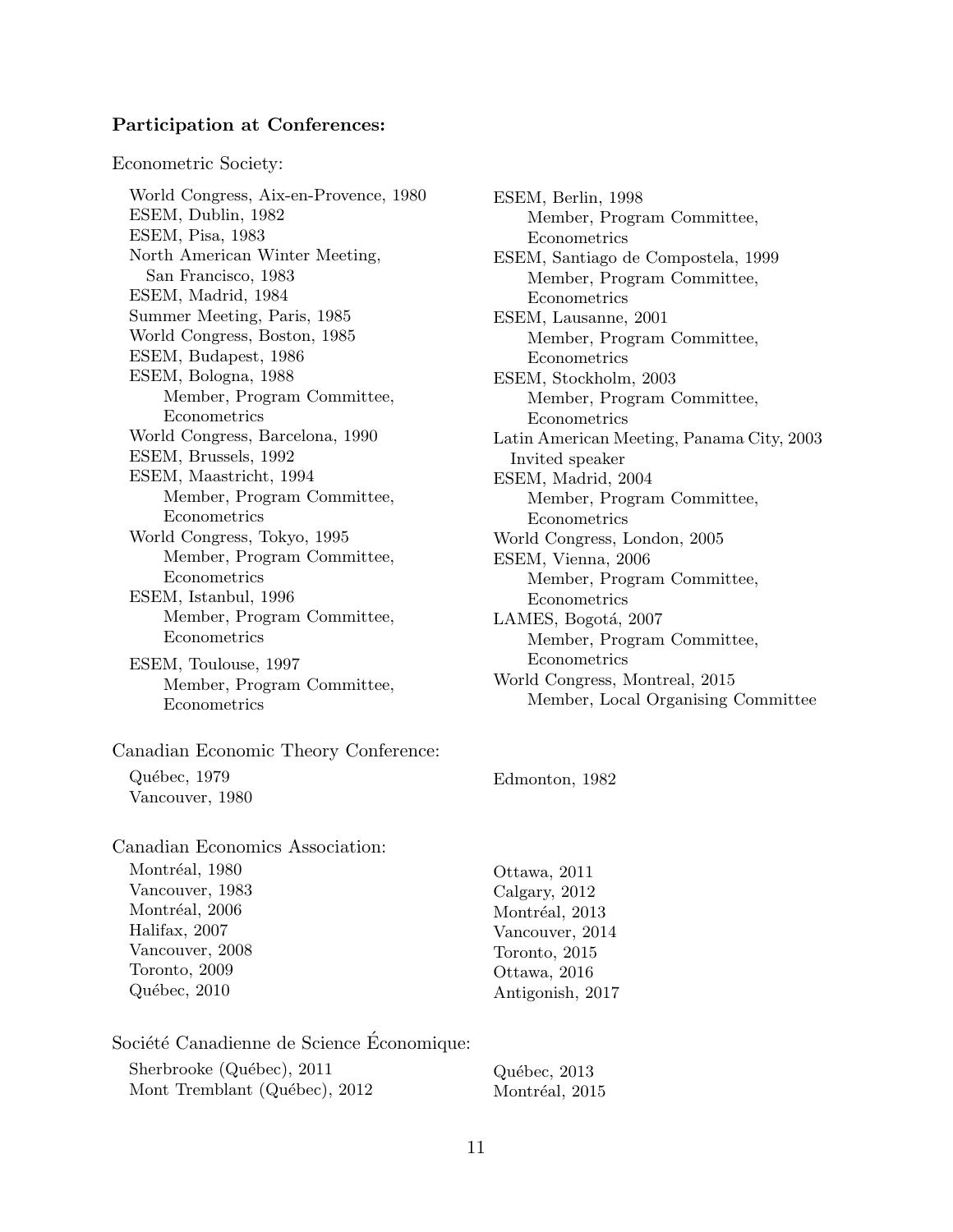Econometric Study Group (England):

| Bristol, 1986 | Bristol, 2002 |
|---------------|---------------|
| Bristol, 1988 | Bristol, 2003 |
| Warwick, 1989 | Bristol, 2004 |
| Bristol, 1991 | Bristol, 2005 |
| Bristol, 1993 | Bristol, 2006 |
| Bristol, 1994 | Bristol, 2007 |
| Bristol, 1995 | Bristol, 2008 |
| Bristol, 1996 | Bristol, 2009 |
| Bristol, 1997 | Bristol, 2013 |
| Bristol, 1998 | Bristol, 2014 |
| Bristol, 1999 | Bristol, 2015 |
| Bristol, 2000 | Bristol, 2016 |
| Bristol, 2001 | Bristol, 2017 |
|               |               |

Canadian Econometrics Study Group:

| Montréal, 1986 |  |
|----------------|--|
| Hamilton, 1989 |  |
| Guelph, 1990   |  |
| Québec, 1991   |  |
| Ottawa, 1992   |  |
| Toronto, 1993  |  |
| Windsor, 1994  |  |
| Waterloo, 1996 |  |
| Kingston, 1997 |  |
| London, 1998   |  |
| Montréal, 1999 |  |
| Guelph, 2000   |  |
| Waterloo, 2001 |  |
| Québec, 2002   |  |
| Hamilton, 2003 |  |
|                |  |

Toronto, 2004 Vancouver, 2005 Niagara Falls, 2006 Montreal, 2007 Montreal, 2008 Ottawa, 2009 Vancouver, 2010 Toronto, 2011 Kingston, 2012 Waterloo, 2013 Vancouver, 2014 Guelph, 2015 London, 2016 North York, 2017

Lebanese Econometric Study Group:

Beirut, 2017

Australia and New Zealand Econometric Study Group Brisbane, 2018

# **Others**

"Resampling Methods in Econometrics" CRDE, Montreal, October 2001. "Semiparametrics in Rio", Fondation Getulio Vargas, Rio de Janeiro, July 2004.